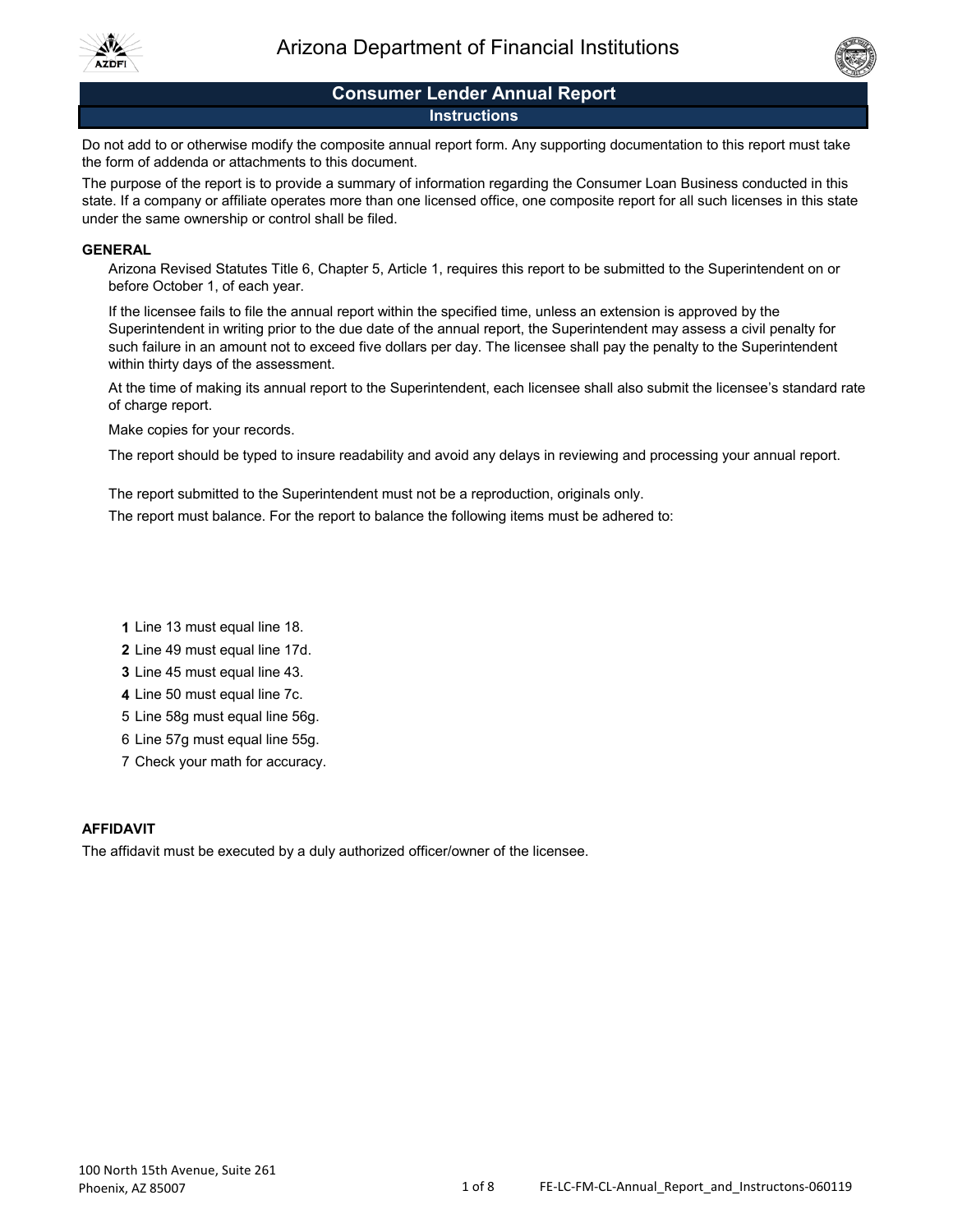



## **Schedule Explanations Consumer Lender Annual Report**

#### *Schedule A*

- #1: Enter the name of the licensee as it appears on the consumer lender license. If the licensee uses any other name(s) please indicate this on an attached addenda.
- #2: Enter the license number as it appears on the consumer lender license.
- #3: If applicable, enter the DBA/Trade name used by your company to transact business in Arizona. This DBA/Trade name should appear on the consumer lender license.
- #4: List the address of your corporate office.
- #5: Please state the name, title, phone number and email address of the person filling out the annual report. If further information is requested, then the Department will contact this person.

#### *Schedule B*

The purpose of this schedule is to furnish a balance sheet, of the licensee's assets, liabilities and equities, to the Superintendent at the end of the statutorily mandated reporting period, June 30th of each year. If the licensee needs to clarify any information on Schedule B, please attach a separate addenda.

#### *Schedule C*

The purpose of this schedule is to show all income derived or produced by the consumer lender operations. Income derived from other than consumer lender operations should be reported under line 23 and related expenses should be reported under line 41 and have sufficient detail in attached addenda to identify the make up of these two lines.

#### *Schedule D*

The purpose of this schedule is to reconcile changes in retained earning from the last reporting period to the present period.

#### *Schedule E*

The purpose of this schedule is to provide for the reporting of all assets used and useful in the loan business which may or may not be recorded on the books of the licensee.

#### *Schedule F*

The analysis of charges is covered in the required submission by the licensee of the Consumer Loan Standard Rate of Charge Report (see instructions for the reporting of the standard rate of charges report).

#### *Schedule G*

The purpose of this schedule is to indicate the type, quantity and dollar amount of outstanding Arizonaloans with the licensee as of the June 30th reporting date.

#### *Schedule H*

The purpose of this schedule is to list all delinquent accounts over 30 days past due. Loan reporting must be done both by dollar amount and by total number of delinquencies per category per loan type.

#### *Schedule I*

This schedule is designed to show not only the number and dollar amount of loans in the process of legal remedy but also the type of remedy sought.

## *Schedule J*

This schedule provides the total number and amount of loans made during the current reporting period and how many of those loans had insurance sold with them as indicated.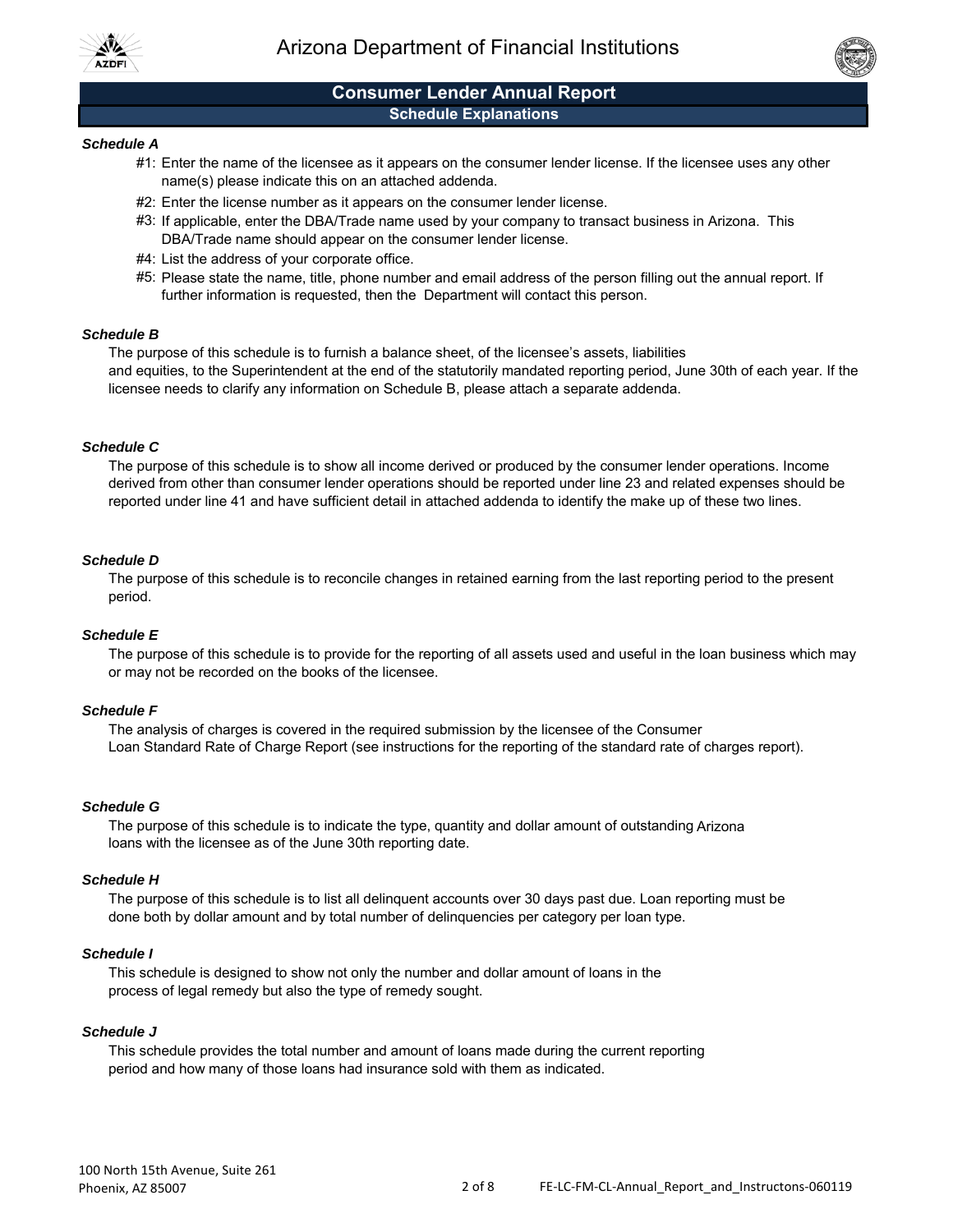



## **Consumer Lender Annual Report**

# *To: Superintendent of Financial Institutions, State of Arizona*

# *Before you begin, review instructions and this report*

NOTE: Where space is insufficient to provide an adequate response to the items addressed in this report please attach a supplemental page. This form must be completed for each licensee. If the licensee has more than one office, all required information should be compiled and reported.

| 1. Schedule A - General                                      |                                             |  |  |  |
|--------------------------------------------------------------|---------------------------------------------|--|--|--|
| 1. Name of Licensee:                                         | 2. License #:<br>CL-                        |  |  |  |
| 3. DBA (if applicable):                                      |                                             |  |  |  |
| 4. Address (corporate office location):                      |                                             |  |  |  |
| 5. Name of Contact Person, Title, Phone # and Email address: |                                             |  |  |  |
|                                                              | 2. Schedule B - Balance Sheet               |  |  |  |
| Liabilities<br>Assets                                        |                                             |  |  |  |
|                                                              |                                             |  |  |  |
| 6. Cash                                                      | 14. Accounts and notes payable:             |  |  |  |
| 7. Gross receivable on Consumer Lender<br>Loans:             | 15. Bonds and long term notes               |  |  |  |
| a) Less: Unearned Charges or Interest                        | 16. Other liabilities:                      |  |  |  |
| b) Less: Reserve for Bad Debt                                | 17. Capital/owners equity:                  |  |  |  |
| c) Net Receivable                                            | a) Net Worth (if individual or partnership) |  |  |  |
| 8. All Other Receivable                                      | b) Preferred Stock                          |  |  |  |
| 9. Land, Bldgs & Leasehold Improvements<br>(Net)             | c) Outstanding Common Stock                 |  |  |  |
| 10. Furniture, Fixtures and Equipment (Net)                  | d) Retained Earnings                        |  |  |  |
| 11. Deferred Charges or Prepaid Expenses                     | e) Other                                    |  |  |  |
| 12. Other Assets:                                            | f) Total Capital/Owners Equity              |  |  |  |
| 13. Total Assets                                             | 18. Total Liabilities and Equities          |  |  |  |
| <b>Brief Balance Sheet - Previous Reporting Period</b>       |                                             |  |  |  |
| <b>Total Assets</b>                                          |                                             |  |  |  |
| <b>Total Liabilities</b>                                     |                                             |  |  |  |
| <b>Total Capital/Owners Equity</b>                           |                                             |  |  |  |
| <b>Retained Earnings</b>                                     |                                             |  |  |  |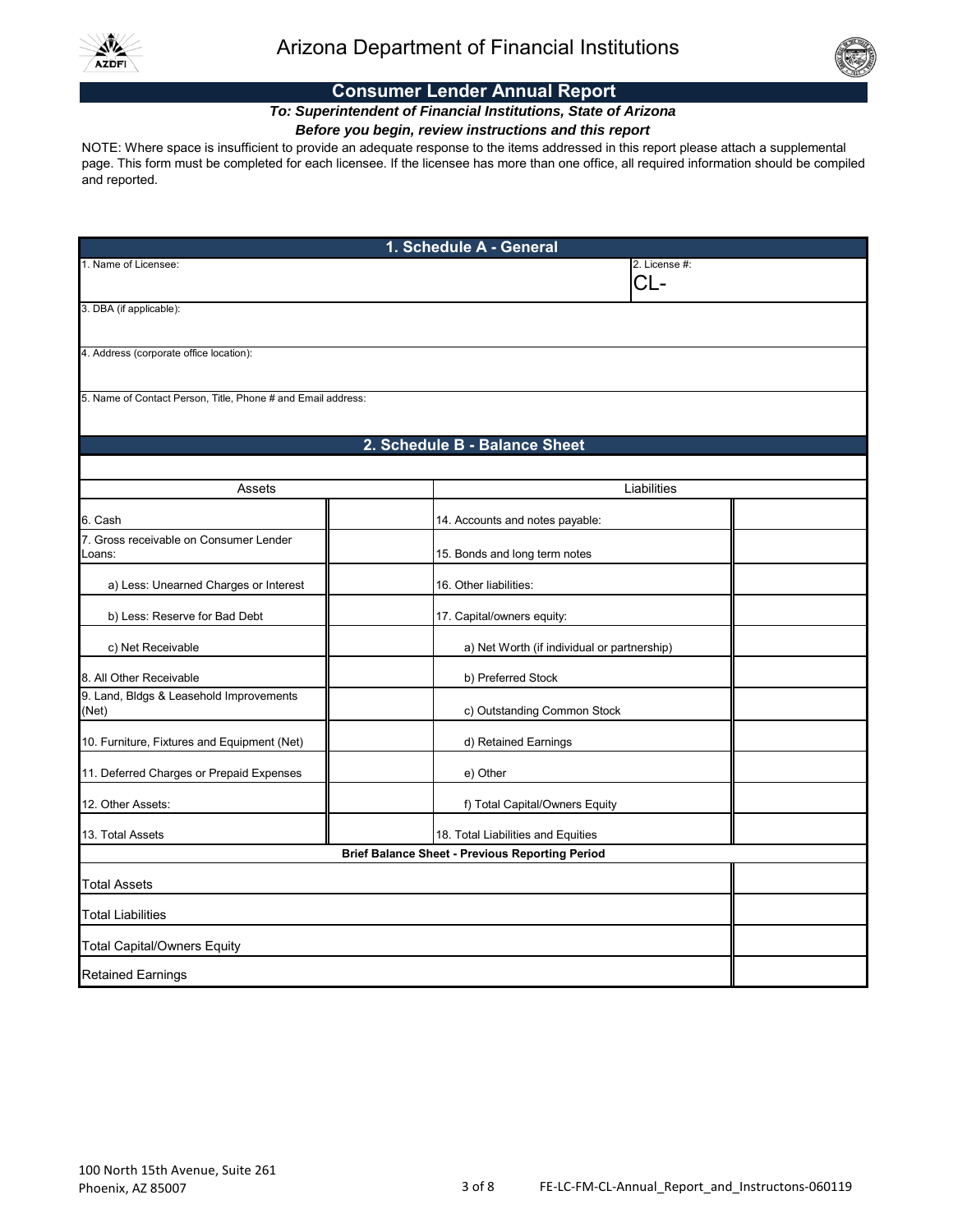



# **3. Schedule C - Statement of Income and Expenses**

| A. Income                                                                                  |  |  |  |
|--------------------------------------------------------------------------------------------|--|--|--|
| 19. Earned Charges or Interest                                                             |  |  |  |
| 20. Delinquency Charges Collected                                                          |  |  |  |
| 21. Recovery of Previously Charged Off Accounts                                            |  |  |  |
| 22. Interest on Bank Balances                                                              |  |  |  |
| 23. Other Income                                                                           |  |  |  |
| 24. Total Gross Income (items 19 through 23)                                               |  |  |  |
| <b>B.</b> Expenses                                                                         |  |  |  |
| 25. Advertising                                                                            |  |  |  |
| 26. Auditing                                                                               |  |  |  |
| 27. Bad Debt/Loan Losses                                                                   |  |  |  |
| 28. Depreciation                                                                           |  |  |  |
| 29. Sundry Expense                                                                         |  |  |  |
| 30. Insurance and Fidelity Bond                                                            |  |  |  |
| 31. Legal Fees                                                                             |  |  |  |
| 32. Interest Expense                                                                       |  |  |  |
| 33. Postage                                                                                |  |  |  |
| 34. Stationery and Supplies/Printing                                                       |  |  |  |
| 35. Rent                                                                                   |  |  |  |
| 36. Salaries                                                                               |  |  |  |
| 37. Supervision and Administration                                                         |  |  |  |
| 38. Taxes                                                                                  |  |  |  |
| 39. Telephone                                                                              |  |  |  |
| 40. Travel                                                                                 |  |  |  |
| 41. Other Expenses of Conducting Business                                                  |  |  |  |
| 42. Total Expenses of Conducting Business (add 25 - 41)                                    |  |  |  |
| 43. Net Earnings (line 24 minus line 42)                                                   |  |  |  |
| 4. Schedule D - Reconciliation of Surplus or Net Earnings With The Balance Sheet           |  |  |  |
|                                                                                            |  |  |  |
| 44. Retained Earnings (beginning of period)                                                |  |  |  |
| 45. Net Earnings - All Business Activities (YTD)                                           |  |  |  |
| 46. Other Adjustments:                                                                     |  |  |  |
| 47. Dividends Paid During Period                                                           |  |  |  |
| 48. Other Charges To Retained Earnings for the Period                                      |  |  |  |
| 49. Retained Earnings Balance At End of Current Reporting Period (add lines 44 through 48) |  |  |  |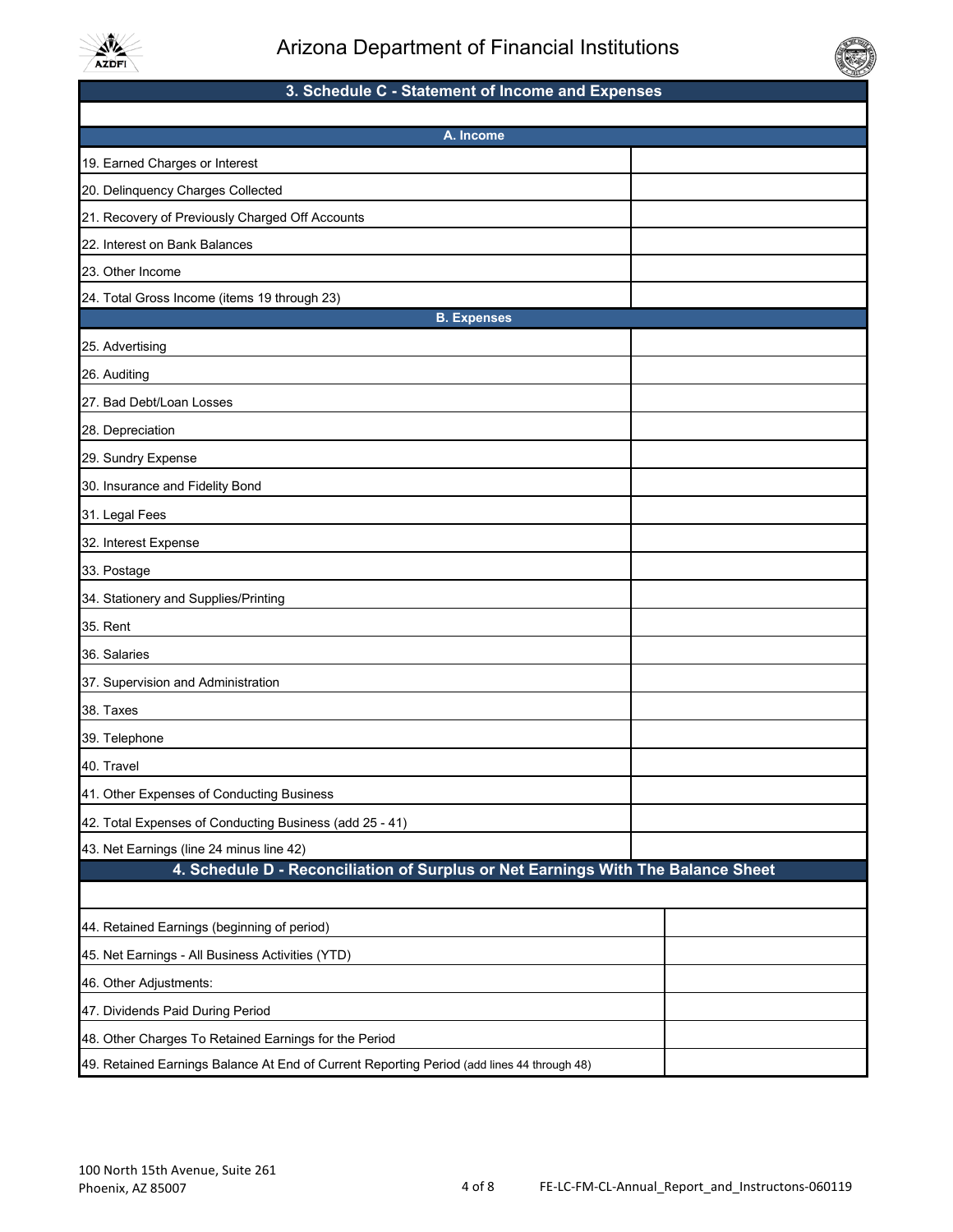



# **5. Schedule E - Analysis of Assets Used and Useful in Business**

| 50. Net Receivables (same as line 7c)                               |  |  |
|---------------------------------------------------------------------|--|--|
| 51. Furniture, Fixtures and Equipment (Gross)                       |  |  |
| a) Less accumulated depreciation                                    |  |  |
| b) Furniture, Fixtures and Equipment (Net) (same as line 10)        |  |  |
| 52. Land, Buildings and Leasehold Improvements (Gross)              |  |  |
| a) Less accumulated depreciation                                    |  |  |
| b) Land, Buildings and Leasehold Improvements (Net)(same as line 9) |  |  |
| 53. Working Capital:                                                |  |  |
| 54. Total Assets Used and Useful (lines 50 + 51b + 52b)             |  |  |
| 6. Schedule F - Analysis of Charges                                 |  |  |

An analysis of the licensee's charges is covered in the submission by the licensee of the rates and charges in the Consumer Loan Standard Rate of Charge Report.

| 7. Schedule G - Analysis of Arizona Consumer Loans             |                                  |                                                |                                                  |              |
|----------------------------------------------------------------|----------------------------------|------------------------------------------------|--------------------------------------------------|--------------|
| Analysis of Loans by Size                                      | Closed End<br>Less Than<br>\$10M | Consumer<br><b>Revolver Less</b><br>Than \$10M | <b>Home Equity</b><br>Revolver \$10M<br>to \$25M | <b>TOTAL</b> |
| 55. Total Outstanding Loans by Amount and Type:                |                                  |                                                |                                                  |              |
| a) \$1,000 or Less                                             |                                  |                                                |                                                  |              |
| b) \$1,001 to \$2,500                                          |                                  |                                                |                                                  |              |
| c) $$2,501$ to $$5,000$                                        |                                  |                                                |                                                  |              |
| d) \$5,001 to \$10,000                                         |                                  |                                                |                                                  |              |
| e) \$10,001 to \$15,000                                        |                                  |                                                |                                                  |              |
| f) \$15,001 to \$25,000                                        |                                  |                                                |                                                  |              |
| g) Total Loans                                                 |                                  |                                                |                                                  |              |
| 56. Number of Loans by Amount and Type:                        |                                  |                                                |                                                  |              |
| a) \$1,000 or Less                                             |                                  |                                                |                                                  |              |
| b) \$1,001 to \$2,500                                          |                                  |                                                |                                                  |              |
| c) \$2,501 to \$5,000                                          |                                  |                                                |                                                  |              |
| d) \$5,001 to \$10,000                                         |                                  |                                                |                                                  |              |
| e) \$10,001 to \$15,000                                        |                                  |                                                |                                                  |              |
| f) \$15,001 to \$25,000                                        |                                  |                                                |                                                  |              |
| g) Total Number of Loans                                       |                                  |                                                |                                                  |              |
| Analysis of Loans by Security                                  |                                  |                                                |                                                  |              |
| 57. Total Amount of Loans Based in Whole or in Larger Part On: |                                  |                                                |                                                  |              |
| a) Chattel Mortgages or Household Goods                        |                                  |                                                |                                                  |              |
| b) Automobiles                                                 |                                  |                                                |                                                  |              |
| c) Real Estate                                                 |                                  |                                                |                                                  |              |
| d) Other Chattels                                              |                                  |                                                |                                                  |              |
| e) Unsecured Notes                                             |                                  |                                                |                                                  |              |
| f) Other Consideration                                         |                                  |                                                |                                                  |              |
| g) Total (same as line 55g)                                    |                                  |                                                |                                                  |              |
| 58. Number of Loans Made Based in Whole or in Larger Part On:  |                                  |                                                |                                                  |              |
| a) Chattel Mortgages or Household Goods                        |                                  |                                                |                                                  |              |
| b) Automobiles                                                 |                                  |                                                |                                                  |              |
| c) Real Estate                                                 |                                  |                                                |                                                  |              |
| d) Other Chattels                                              |                                  |                                                |                                                  |              |
| e) Unsecured Notes                                             |                                  |                                                |                                                  |              |
| f) Other Consideration                                         |                                  |                                                |                                                  |              |
| g) Total (Same as line 56g)                                    |                                  |                                                |                                                  |              |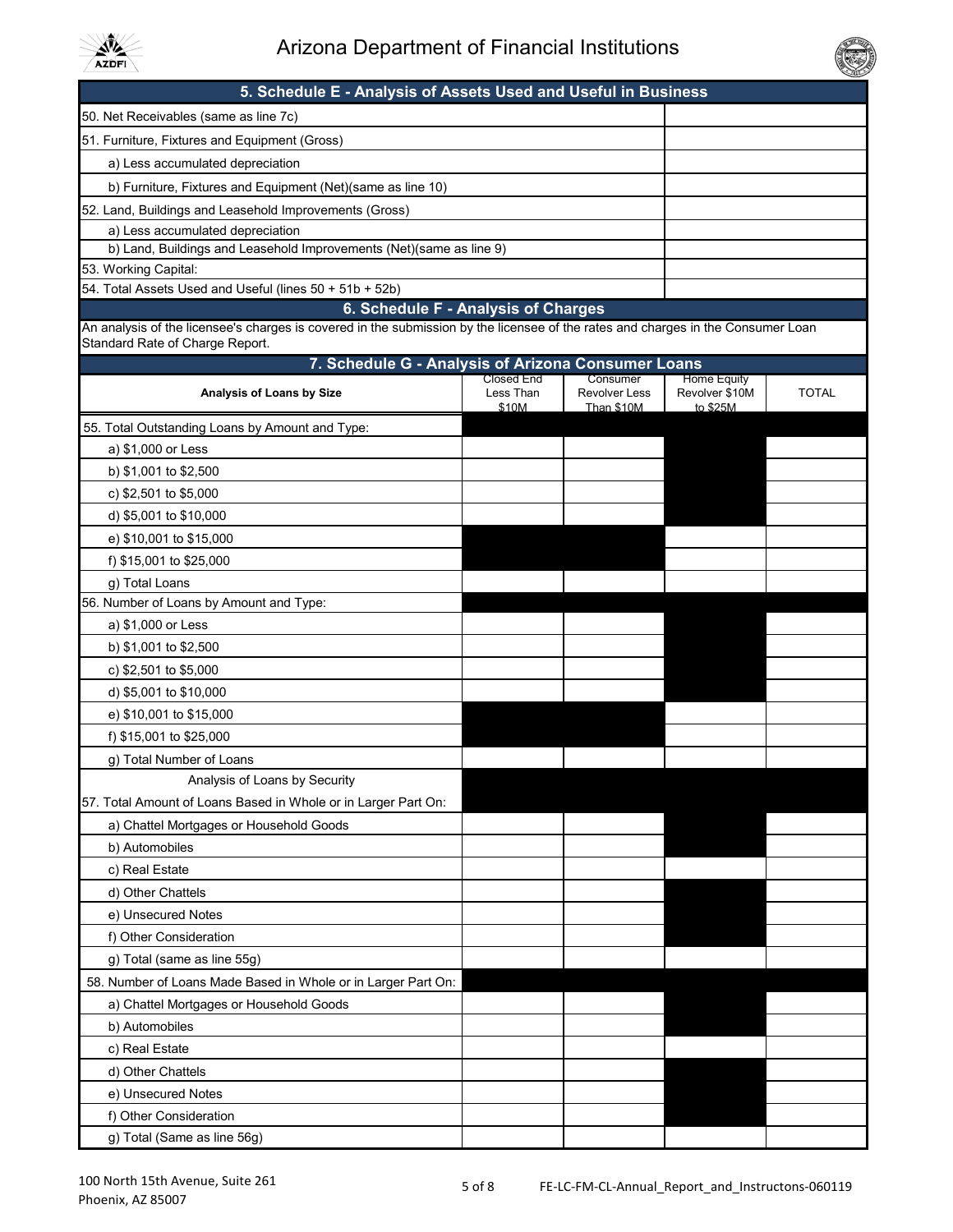

# Arizona Department of Financial Institutions

| 8. Schedule H - Analysis of Delinquent Accounts                                                                                  |                   |                             |                                |                     |
|----------------------------------------------------------------------------------------------------------------------------------|-------------------|-----------------------------|--------------------------------|---------------------|
| <b>By Dollar Amount</b>                                                                                                          | <b>Closed End</b> | <b>Consumer</b><br>Revolver | <b>Home Equity</b><br>Revolver | <b>TOTAL</b>        |
| 59. Analysis of Delinquent Loans by Amount:                                                                                      |                   |                             |                                |                     |
| a) Loans 30 to 60 Days Past Due                                                                                                  |                   |                             |                                |                     |
| b) Loans 61 to 90 Days Past Due                                                                                                  |                   |                             |                                |                     |
| c) Loans Over 90 Days Past Due                                                                                                   |                   |                             |                                |                     |
| d) Total Amount of Loans Past Due                                                                                                |                   |                             |                                |                     |
| 60. Analysis of Delinquent Loans by Number:                                                                                      |                   |                             |                                |                     |
| a) Loans 30 to 60 Days Past Due                                                                                                  |                   |                             |                                |                     |
| b) Loans 61 to 90 Days Past Due                                                                                                  |                   |                             |                                |                     |
| c) Loans Over 90 Days Past Due                                                                                                   |                   |                             |                                |                     |
| d) Total Number of Loans Past Due                                                                                                |                   |                             |                                |                     |
|                                                                                                                                  |                   |                             |                                |                     |
| 61. Total Amount Charged Off During Reporting Period<br>9. Schedule I - Analysis of Actions, Repossessions and Sales of Chattels |                   |                             |                                |                     |
|                                                                                                                                  |                   | <b>Total Number</b>         |                                | <b>Total Amount</b> |
|                                                                                                                                  |                   | of Accounts                 |                                | of Accounts         |
| 62. Law Suits For Recovery of Delinquent Accounts:                                                                               |                   |                             |                                |                     |
| a) Pending at Close of Previous Reporting Period (Last Report)                                                                   |                   |                             |                                |                     |
| b) Instituted During Current Reporting Period                                                                                    |                   |                             |                                |                     |
| c) Judgments Secured During Current Reporting Period                                                                             |                   |                             |                                |                     |
| d) Settled/Disposed of During Current Reporting Period                                                                           |                   |                             |                                |                     |
| e) Balance Pending Close of Current Reporting Period (a+b-c-d)                                                                   |                   |                             |                                |                     |
| 63. Wage Assignments Filed During Current Reporting Period                                                                       |                   |                             |                                |                     |
| 64. Repossession of Security by Licensee:                                                                                        |                   |                             |                                |                     |
| a) By Legal Process:                                                                                                             |                   |                             |                                |                     |
| 1) Household Goods                                                                                                               |                   |                             |                                |                     |
| 2) Automobiles                                                                                                                   |                   |                             |                                |                     |
| 3) Real Estate                                                                                                                   |                   |                             |                                |                     |
| 4) Other                                                                                                                         |                   |                             |                                |                     |
| 5) Total                                                                                                                         |                   |                             |                                |                     |
| b) By Voluntary Surrender:                                                                                                       |                   |                             |                                |                     |
| 1) Household Goods                                                                                                               |                   |                             |                                |                     |
| 2) Automobiles                                                                                                                   |                   |                             |                                |                     |
| 3) Real Estate                                                                                                                   |                   |                             |                                |                     |
| 4) Other                                                                                                                         |                   |                             |                                |                     |
| 5) Total                                                                                                                         |                   |                             |                                |                     |
| c) Total Repossessions for Current Reporting Period                                                                              |                   |                             |                                |                     |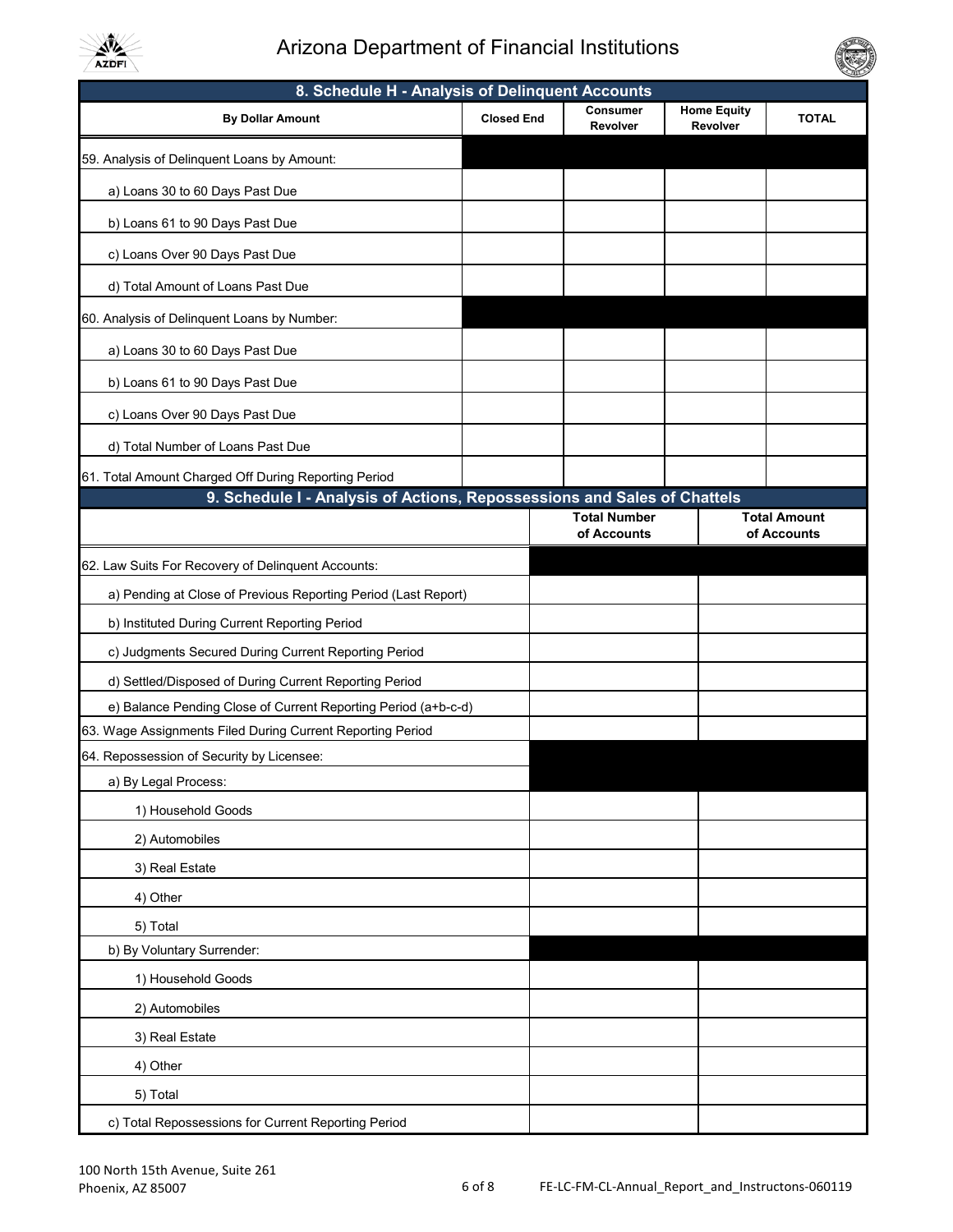

# Arizona Department of Financial Institutions

| 10. Schedule J - Analysis of Insurance Sales                         |                           |                           |  |  |
|----------------------------------------------------------------------|---------------------------|---------------------------|--|--|
|                                                                      | <b>Number of Accounts</b> | <b>Amount of Accounts</b> |  |  |
| 65. Loans Made During This Reporting Period                          |                           |                           |  |  |
| 66. Credit Life Insurance:                                           |                           |                           |  |  |
| a) Loans Made With Life Insurance Sold                               |                           |                           |  |  |
| b) Net Premiums Collected After Refunds on Prepaid Loans             |                           |                           |  |  |
| c) Claims Paid During Current Reporting Period                       |                           |                           |  |  |
| d) Insurance Premium Income for Current Reporting Period             |                           |                           |  |  |
| e) Dividends Received From Ins. Carrier for Current Reporting Period |                           |                           |  |  |
| f) Total Income From the Sale of Credit Life Insurance (66d+66e).    |                           |                           |  |  |
| 67. Credit Accident and Health Insurance:                            |                           |                           |  |  |
| a) Loans Made With Accident and Health Insurance Sold                |                           |                           |  |  |
| b) Net Premiums Collected After Refunds on Prepaid Loans             |                           |                           |  |  |
| c) Claims Paid During Current Reporting Period                       |                           |                           |  |  |
| d) Insurance Premium Income for Current Reporting Period             |                           |                           |  |  |
| e) Dividends Received from Ins. Carrier for Current Rept'g Period    |                           |                           |  |  |
| f) Total Income from the Sale of Credit Accident and Health Ins.     |                           |                           |  |  |
| 68. Personal Property Insurance:                                     |                           |                           |  |  |
| a) Loans Made With Property Insurance Sold                           |                           |                           |  |  |
| b) Net Premiums Collected After Refunds on Prepaid Loans             |                           |                           |  |  |
| c) Claims Paid During Current Reporting Period                       |                           |                           |  |  |
| d) Insurance Premium Income for Current Reporting Period             |                           |                           |  |  |
| e) Dividends Received from Ins. Carrier for Current Rept'g Period    |                           |                           |  |  |
| f) Total Income from the Sale of Personal Property Insurance.        |                           |                           |  |  |
| 69. Total Non-Filing Insurance Collected This Reporting Period       |                           |                           |  |  |
| a) Loans Made With Non-Filing Insurance Sold                         |                           |                           |  |  |
| b) Net Premiums Collected After Refunds on Prepaid Loans             |                           |                           |  |  |
| c) Claims Paid During Current Reporting Period                       |                           |                           |  |  |
| d) Insurance Premium Income for Current Reporting Period             |                           |                           |  |  |
| e) Dividends Received from Ins. Carrier for Current Rept'g Period    |                           |                           |  |  |
| f) Total Income from the Sale of Non-Filing Insurance.               |                           |                           |  |  |